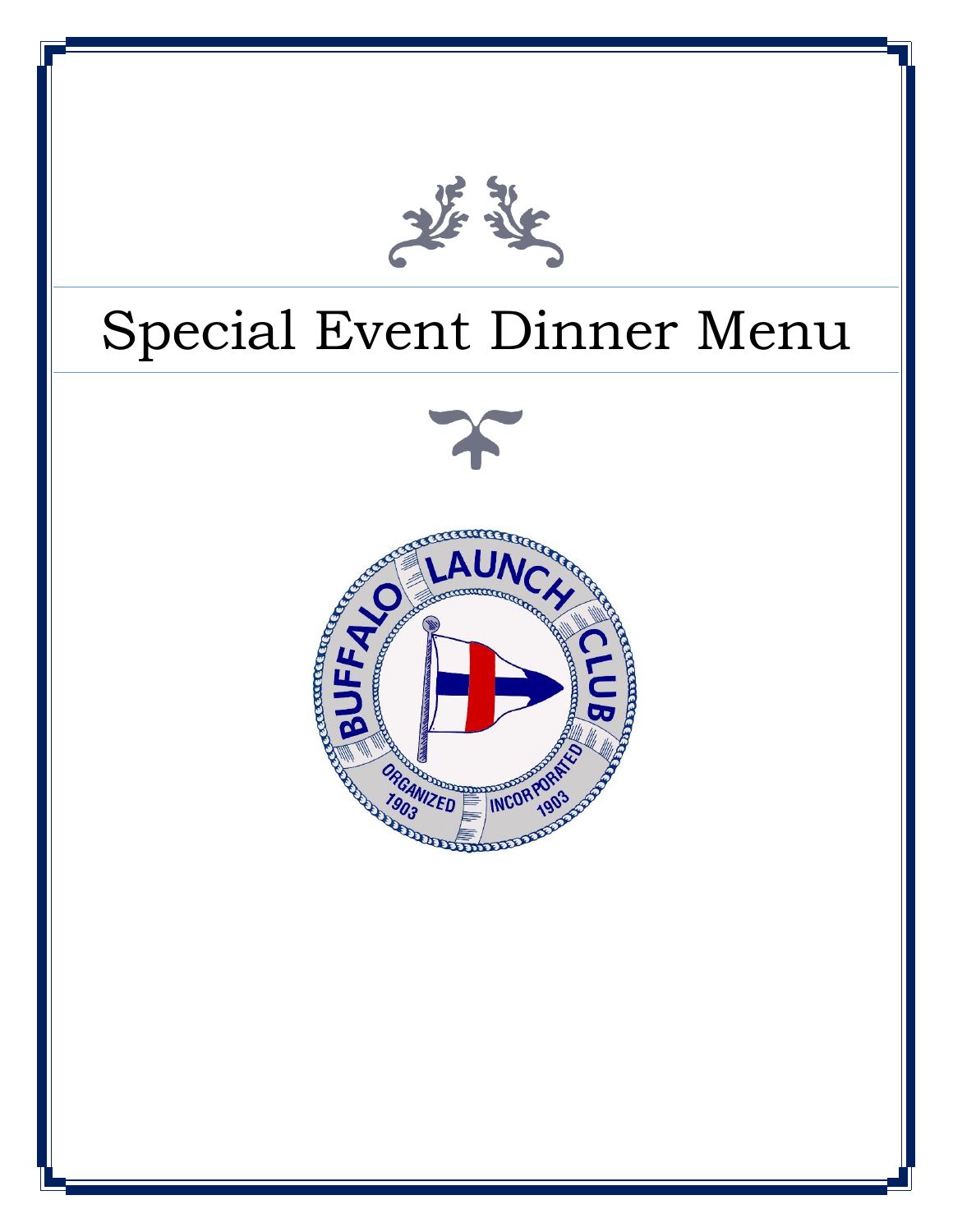# **Special Event Menu Sit Down Dinner Options**

**Grilled 8 oz. Filet of Sirloin** \$29.50 *Served with Herb Garlic Butter* **12 oz. Prime Rib** \$30.95 Served with a Rosemary Au Jus **8 oz. Filet Mignon** \$39.95 *Served over Red Wine Demi* **Chicken Asiago** \$26.95 *Stuffed Chicken Breast with Spinach and Asiago Cheese* **8 oz. French Chicken Breast** \$25.95 *Served with Roasted Chicken Gravy* **6 oz. Chicken Breast** \$24.95 *Choice of Marsala, Piccata or Florentine* **10 oz. Grilled Pork Rib Chop** \$26.95 *Topped with Bacon Herb Butter* **12 oz. Grilled Pork Porterhouse** \$25.95 *Topped with Bacon Herb Butter* **Rack of Lamb** Half \$33.95 or Full \$49.95 *Served with a Mint Demi Glace* **Jumbo Shrimp Scampi**\* \$26.95 *Served over Linguine and a Lemon-White Wine Sauce* **Grilled Salmon** \$26.95 *Served with Tomato Hollandaise* **Pan Roasted Halibut** \$37.95 *Served with Citrus Beurre Blanc* **Combo Entrée** \$42.95 Grilled 6 oz. Filet Mignon, Choice of Grilled Salmon **OR** 4 oz. Chicken Breast *(Marsala, Piccata, Florentine)*

## **Entrée Accompaniments**

#### **Choose One (1) Vegetable**

Green Beans and Carrots Steamed Broccoli and Sundried Tomato Julienned Zucchini and Squash Grilled Asparagus Roasted Brussels Sprouts Grilled Summer Vegetables

#### **Choose One (1) Starch**

Whipped Yukon Potato Bourbon Sweet Potato Parmesan Roasted Potato Baked Potato Rice Pilaf Twice Baked Potato

\*This entrée is not accompanied by a vegetable or starch.

All entrées include table served mixed greens salad, rolls & butter, and coffee & tea service.

*All pricing subject to additional 20% taxable Club Service Charge and appropriate sales tax. BLC Facility Fee may apply.*